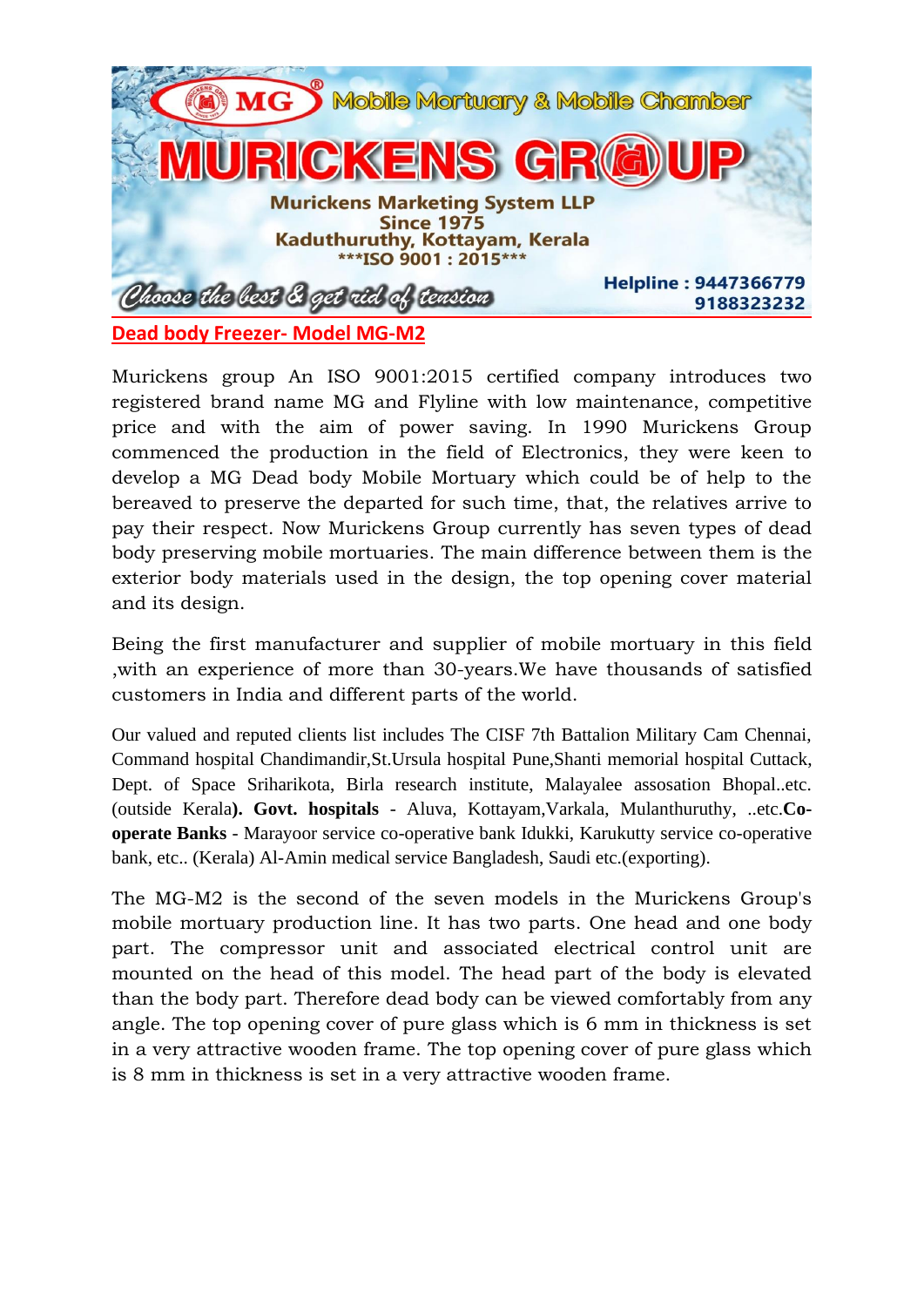The lift handles are also fitted in this wooden frame itself. The capillary pipes attached to the cooling section are made of the highest quality copper pipes. Other companies in the market are using Al / GI on low-quality models. In these situations again and again more money is spent on service. We Murickens Group provides high-quality compressors that help the system to work in a complaint-free manner. We have overcome all these defects and brought the MG Mobile Mortuary to the market. The body can be lifted using the steel tray inside the system. We Murickens Group designs the space for occupying the dead body in a standard manner i.e. almost all types of dead bodies can be occupied here.



# **MG-M2 ModelDEAD BODY MOBILE FREEZER UNIT**

## **Dimension**

Dimension:Length-228.6 cm (90 "), Height-66.04 cm( 26"), Width-71.12 cm (28" )

Mortuary Inside length -74.5" (189 cm), Width 22" (57 cm).

Weight : Bottom section - 65 Kg , Top opening pure glass with wooden

frame :45 Kg , Body lifting steel tray: 7Kg Total Weight ofof MG dead body mobile freezer: 117Kg

## **MG MORTUARY COMMON FEATURES:**

► US Technology with low maintenance.► Dead body can be preserved for longer periods. ► Stainless Steel stretcher.► Mortuary body made-up of full Stainless steel and copper which provide complaint free working and long life. ► View from all angles.►Fully automatic► Adjustable Digital display thermo meter. ► Input voltmeter.► Separate on-off switch for voltmeter , lights and compressor. ► Insulation - PUF system (New technology).► Inner side light.► Top door opening with side view Pure Glass ►Attractive top door handle 4 No. ► Light weight and compact size.► Noiseless functioning.► Wheel mounted (smooth and strong four wheels). ► Attractive look and long durability.► Temperature from -2oC to -20oC.